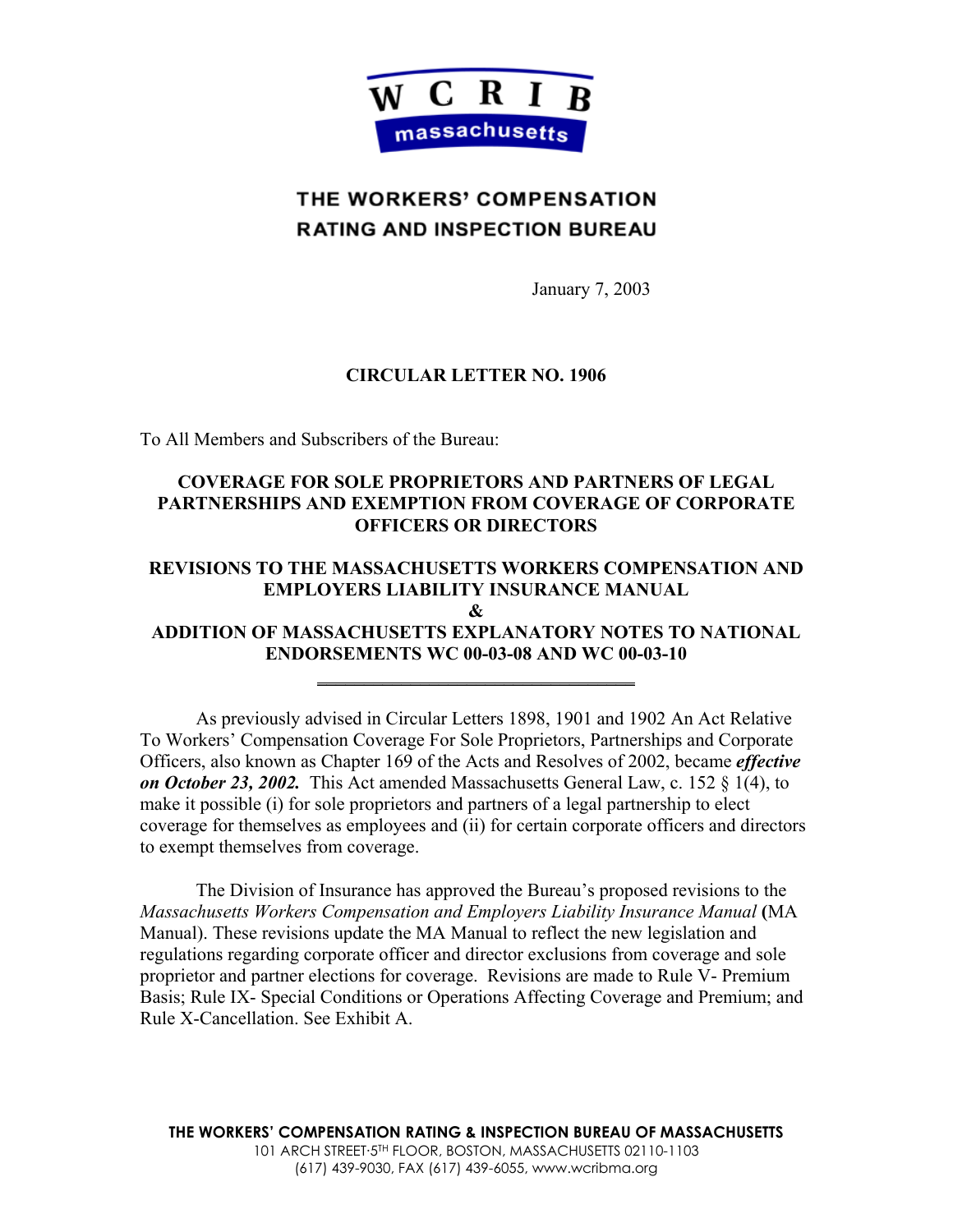Circular Letter No. 1902 and the revised MA Manual pages instruct insurers to utilize two national endorsements, the Partners, Officers and Others Exclusion Endorsement – WC000308, and the Sole Proprietors, Partners, Officers and Others Coverage Endorsement – WC000310. Those endorsements were part *of NCCI's Forms Manual for Workers Compensation and Employers Liability Insurance* that was approved in Massachusetts effective April 1, 1984. The Bureau has advised NCCI that we intend to use the Endorsements with the inclusion of the Massachusetts Explanatory Notes as shown on each attached endorsement. See Exhibits B & C.

 As announced in Circular Letter No. 1901, the approved premium basis for sole proprietors and partners who elect to become employees and obtain workers' compensation insurance coverage for themselves shall be based on an established fixed amount equal to the State Average Weekly Wage (SAWW) x 52 weeks. Effective October 1, 2002, the SAWW in Massachusetts is \$882.57, which equates to a \$45,900 Basis of Premium for sole proprietors and partners. Rule IX of the MA Manual is revised to include a description of the Premium Determination for sole proprietors and partners. The approved \$45,900 Basis of Premium is appropriately detailed in the MA Manual's Miscellaneous Values Page RA-5. See Exhibit D.

Revised MA Manual pages reflecting the changes necessitated by approval of this Item will be distributed in due course. The Internet-based versions of the affected manuals, accessible at www.wcribma.org and www.ncci.com, will be updated as soon as possible. In due course, Massachusetts Explanatory Notes will be printed and distributed in *NCCI's Forms Manual of Workers Compensation and Employers Liability Insurance* for The Partners, Officers and Others Exclusion endorsement – WC 00-03-08 and the Sole Proprietors, Partners, Officers and Others Coverage Endorsement – WC 00- 03-10.

It is important to refer to the Department of Industrial Accidents (DIA) promulgated regulations that govern the election of coverage by sole proprietors and partners of a legal partnership and the exemption of coverage for certain corporate officers and directors. These regulations are identified as *452 CMR 8.00: Office of Investigations* and are referenced, where appropriate, in the revised MA Manual pages.

> **DANIEL M. CROWLEY, CPCU Director– Customer Services**

*DC/aa*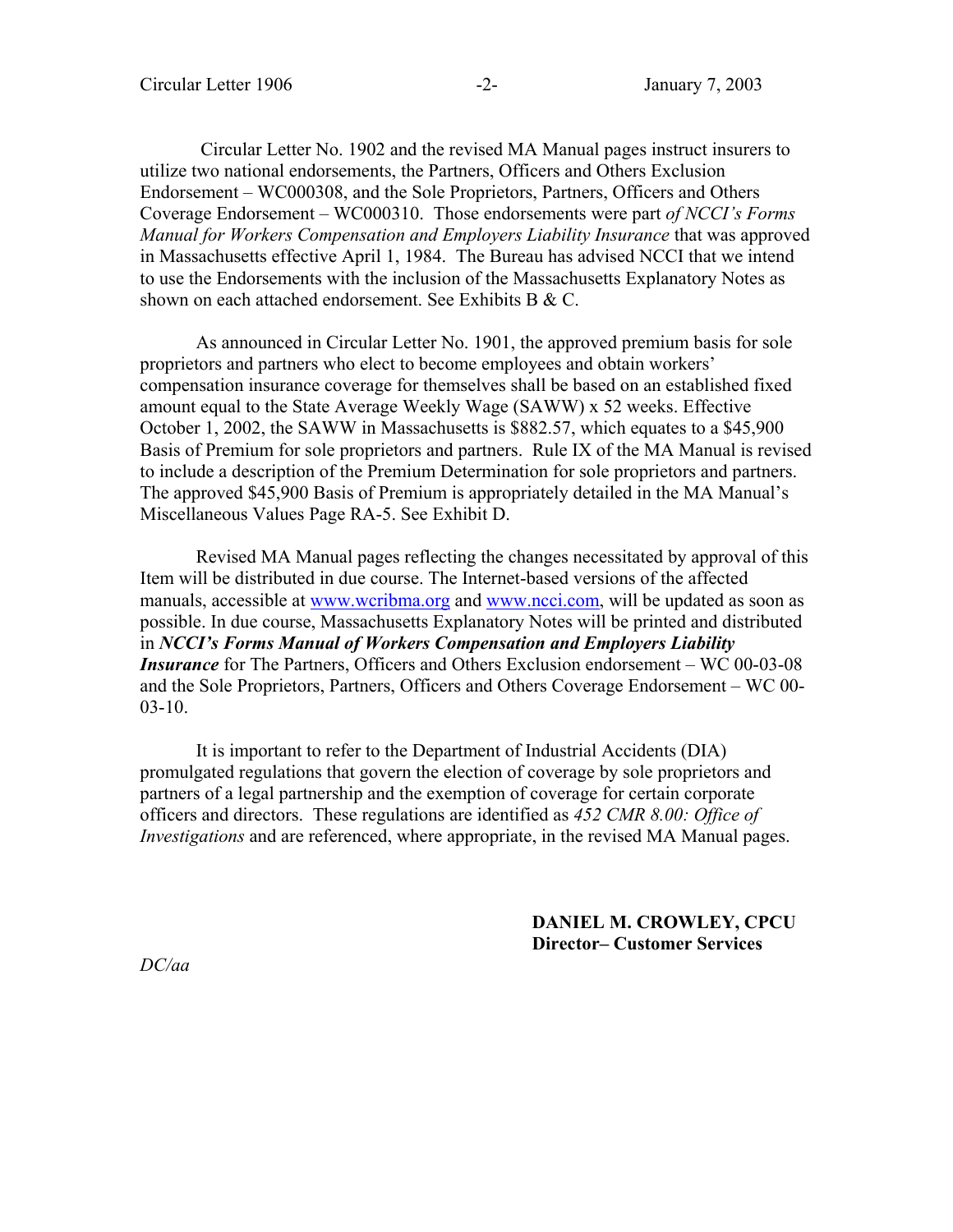#### **Massachusetts Workers' Compensation And Employers Liability Insurance Manual**

**Part One Part One**

#### **RULE V - PREMIUM BASIS**

# **F. PAYROLL LIMITATION**

- **1. When Payroll Limitation Applies**  Payroll limitation applies after any deductions of extra pay for overtime.
- **2. How Payroll Limitation Applies**  For executive officers and classifications with notes which indicate payroll limitation, the payroll on which premium is based shall exclude that part of the employee's average weekly pay in excess of the applicable weekly limitation, provided:
	- a. Books and records are maintained to show separately the total payroll earned by each employee whose average weekly pay for the total time employed during the policy period exceeds the weekly payroll limitation, and
	- b. Separate records are maintained in summary by classification for such employees.
- **3. Partial Week**

 A part of a week shall be treated as a full week in determining average weekly pay.

## **4. Executive Officer's Payroll**

- a. The remuneration of an executive officer shall not be included with the payroll of the risk for premium computation purposes, provided:
	- (1) That such officer is elected for the value of the officer's name or because of stock holdings, has no duties and does not come on the premises,

**Present Phraseology Proposed Phraseology** 

## **RULE V - PREMIUM BASIS**

# **F. PAYROLL LIMITATION**

- **1. When Payroll Limitation Applies** No Change
- **2. How Payroll Limitation Applies**  No Change

**3. Partial Week** 

No Change

# **4. Executive Officer's Payroll**

No Change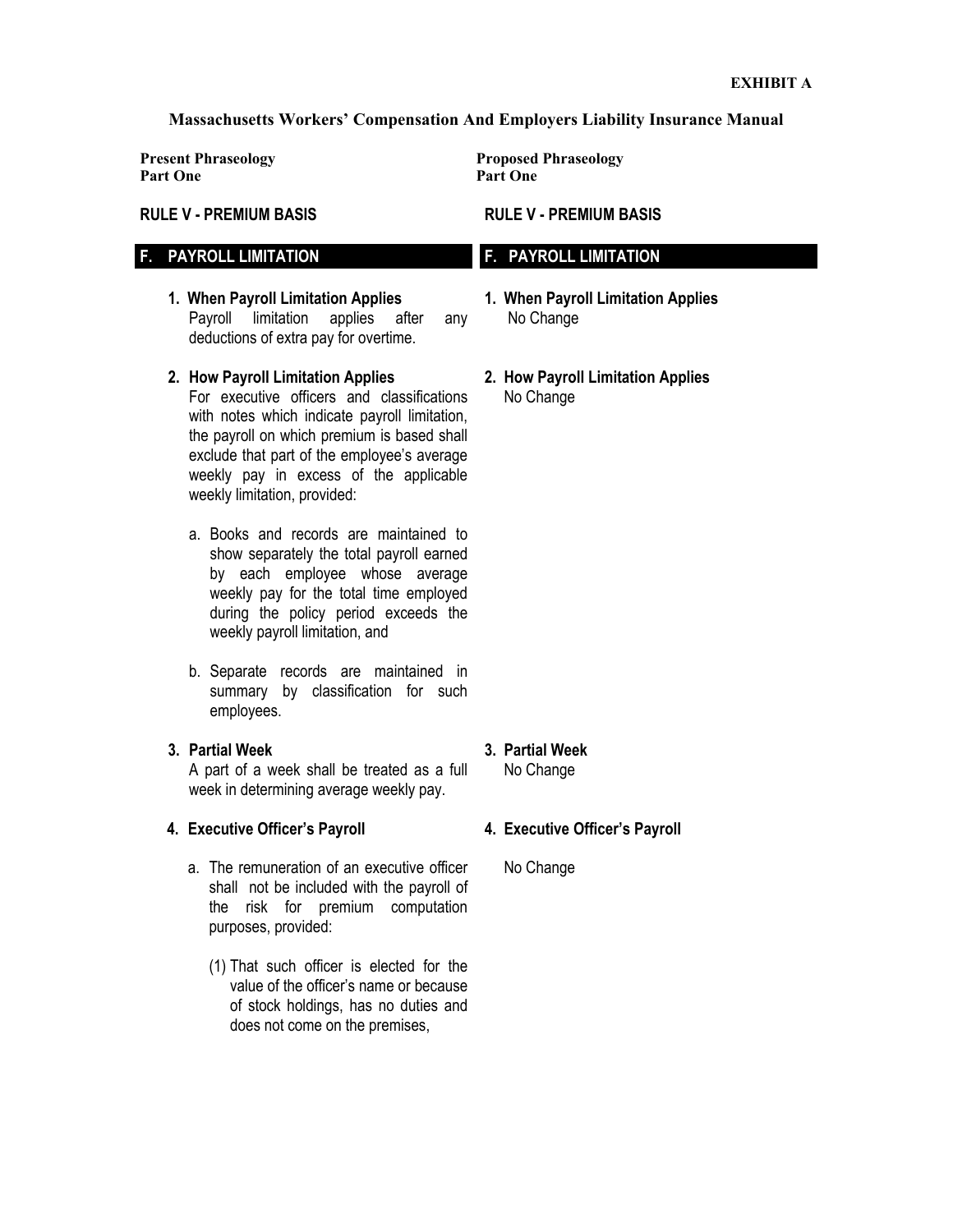**Part One** Part One

# **Present Phraseology Proposed Phraseology**

 except perhaps to attend directors' meeting, or

 (2) That such officer ceases to perform any duties and does not come on the premises, except perhaps to attend directors' meetings.

## **RULE IX - SPECIAL CONDITIONS OR OPERATIONS AFFECTING COVERAGE AND PREMIUM**

# **A. EXECUTIVE OFFICERS**

**1. Definition** 

 Executive officers of a corporation or an association are the president, vice president, secretary, treasurer, clerk or any other officer appointed in accordance with the charter or bylaws of such entity.

**2. Law and Status**

 Executive officers of a corporation or an association are covered under M.G.L. Chapter 152, as amended.

 Executive officers have the same status as employees under the policy.

(3) That such qualifying corporate officer or director has elected to be excluded from coverage. See Rule IX-A.2.

## **RULE IX - SPECIAL CONDITIONS OR OPERATIONS AFFECTING COVERAGE AND PREMIUM**

## **A. EXECUTIVE OFFICERS**

 **1. Definition**  No Change

 **2. Law and Status** No Change

No Change

 *Exceptions to A. 2. above*  Corporate officers or directors who own at least 25% of the issued and outstanding shares of a corporation may elect to be excluded from coverage, pursuant to M.G.L. c. 152, § 1(4) as amended by Chapter 169 of the Acts of 2002. Remuneration of excluded corporate officers or directors shall not be included in premium determination.

To exclude coverage for qualifying corporate officers or directors that have elected and been approved in accordance with 452 CMR 8.06,attach the Partners, Officers and Others Exclusion Endorsement (WC 00 03 08).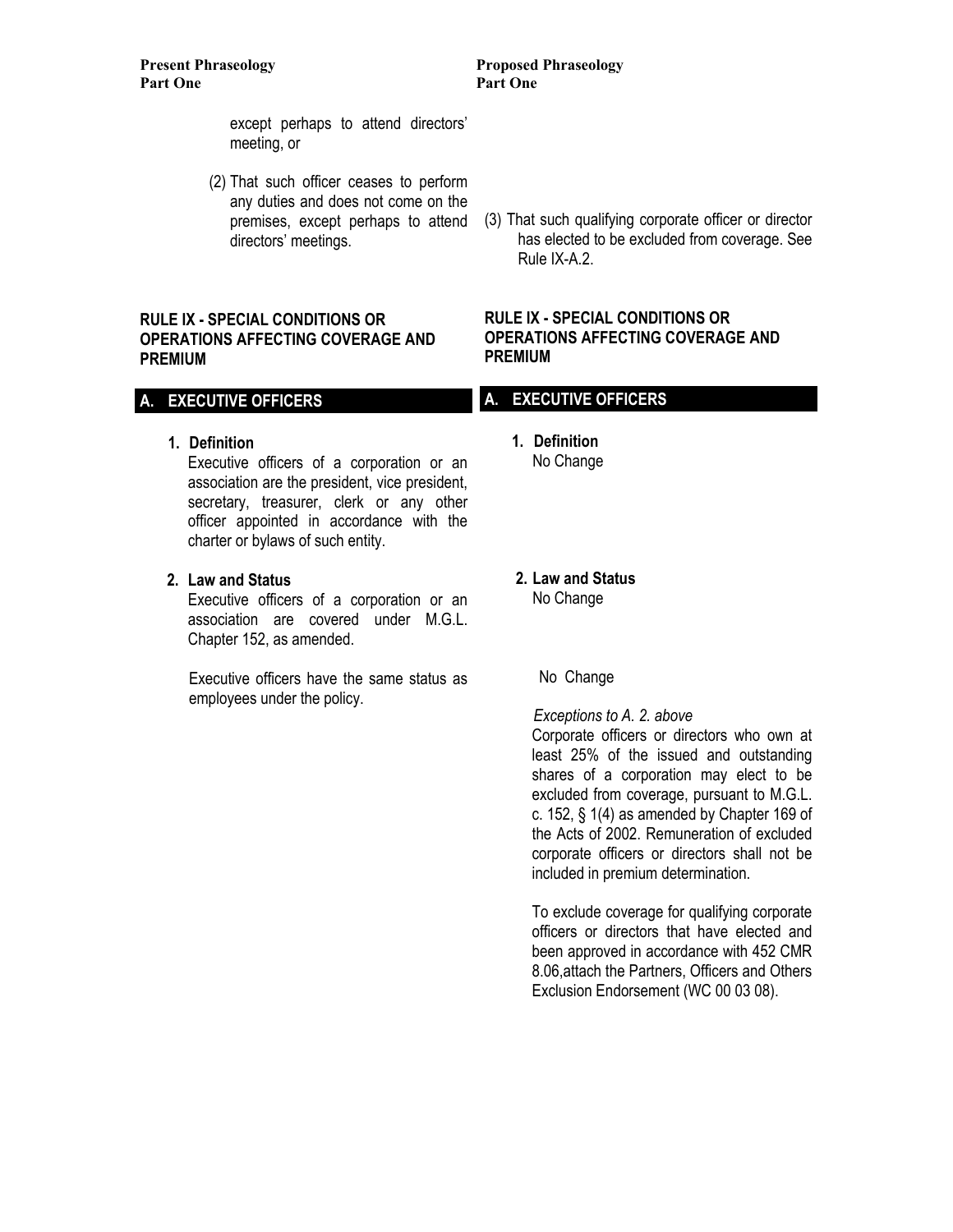# **B. SOLE PROPRIETORS OR PARTNERS**

#### **1. Sole Proprietors**

Workers compensation insurance coverage for sole proprietors is not available in Massachusetts. Workers compensation insurance coverage must be provided for employees of sole proprietors.

## **2. Partners**

 Workers compensation insurance coverage for partners of a partnership is not available in Massachusetts. Workers compensation insurance coverage must be provided for employees of a partnership in Massachusetts.

# **B. SOLE PROPRIETORS OR PARTNERS**

#### **1. Definition**

Sole proprietors and partners of a legal partnership are employers under M.G.L. c. 152, § 1(5).

# **2. Status**

 Sole proprietors and partners of a legal partnership are not covered under M.G.L. Chapter 152, as amended, and therefore, do not have the same status as employees covered under the policy.

# *Exceptions to B.2. above*

 Sole proprietors and partners of a legal partnership, pursuant to M. G. L. c. 152, § 1(4) as amended by Chapter 169 of the Acts of 2002, may elect to be treated as employees and obtain workers compensation insurance coverage.

To provide coverage for sole proprietors and partners of legal partnerships who have elected coverage in accordance with 452 CMR 8.07, attach the Sole Proprietors, Partners, and Others Coverage Endorsement (WC 00 03 10).

# **3. Premium Determination**

 Premium for sole proprietors and partners of a legal partnership who have elected to become employees and obtain workers compensation insurance coverage shall be based on the established fixed payroll amount.

 a. The fixed payroll amount for each sole proprietor or partner of a legal partnership is detailed in Part Three – Miscellaneous Values, page RA-5.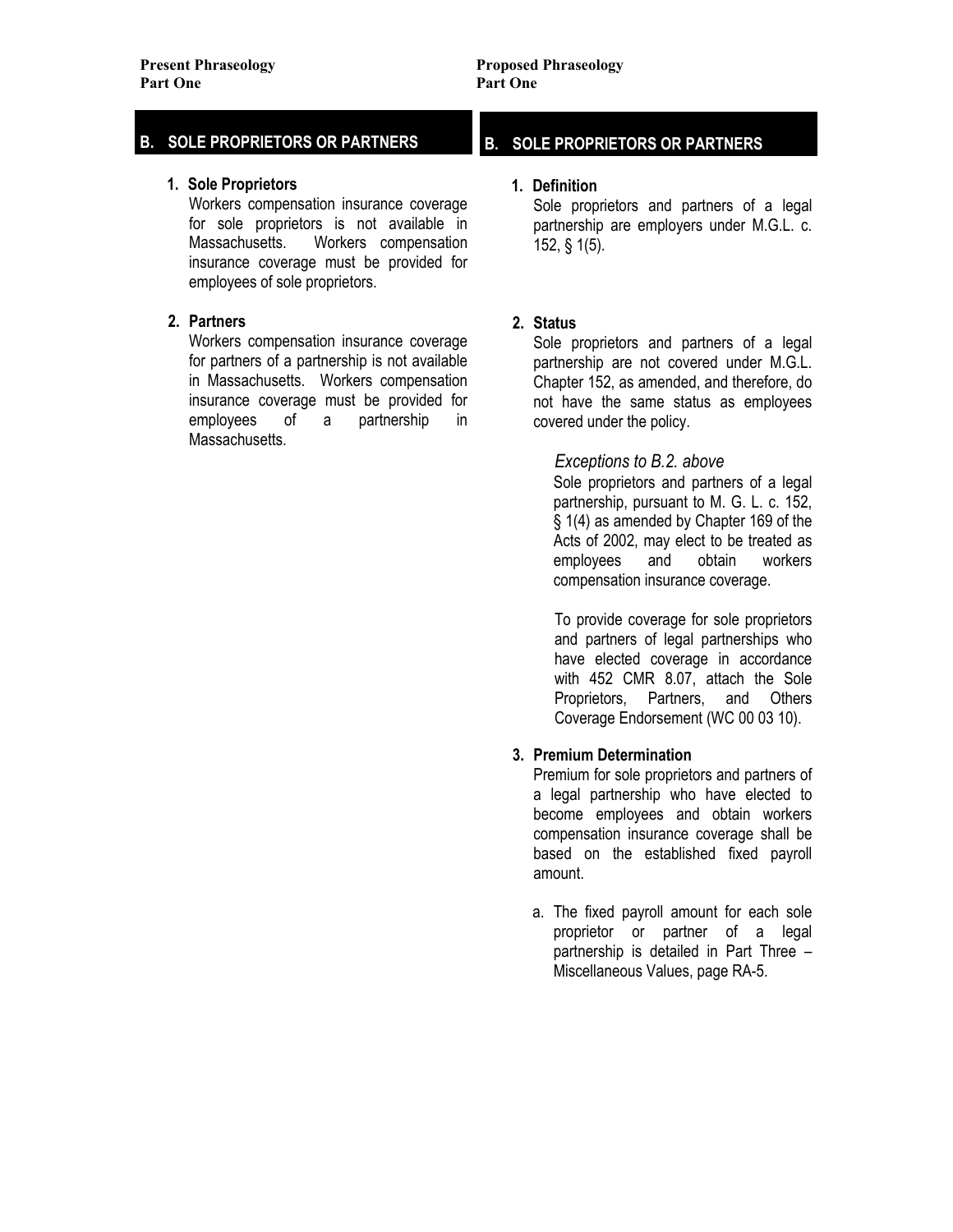b. The fixed payroll amount, as detailed in Part Three – Miscellaneous Values, page RA-5 shall be pro-rated for each sole proprietor or partner of a legal partnership for the number of weeks these individuals were covered during the policy period.

# **4. Assignment of Payroll**

 The fixed payroll amount shall be assigned to the classification that applies to the principal operations in which the individual sole proprietor or partner of a legal partnership is engaged

Exceptions to B.4. above

- a. The fixed payroll amount of a sole proprietor or partner of a legal partnership who regularly and frequently engages in duties which are ordinarily performed by a superintendent, foreman or worker shall be assigned to the governing classification.
- b. The fixed payroll amount of a sole proprietor or partner of a legal partnership who performs construction, erection or stevedoring operations shall be divided and assigned to the classifications which apply to the different types of operations of the sole proprietor or partner of a legal partnership , subject to the requirements of Rule IV-E.2.

# **5. Flight Duties**

 The fixed payroll amount of a sole proprietor or partner of a legal partnership who is a pilot or member of the flying crew of an aircraft used in the insured's business shall be assigned as follows:

 a. For each week during which the sole proprietor or partner of a legal partnership did not perform flight duties, assign the fixed payroll amount as provided in Rule IX- B-4.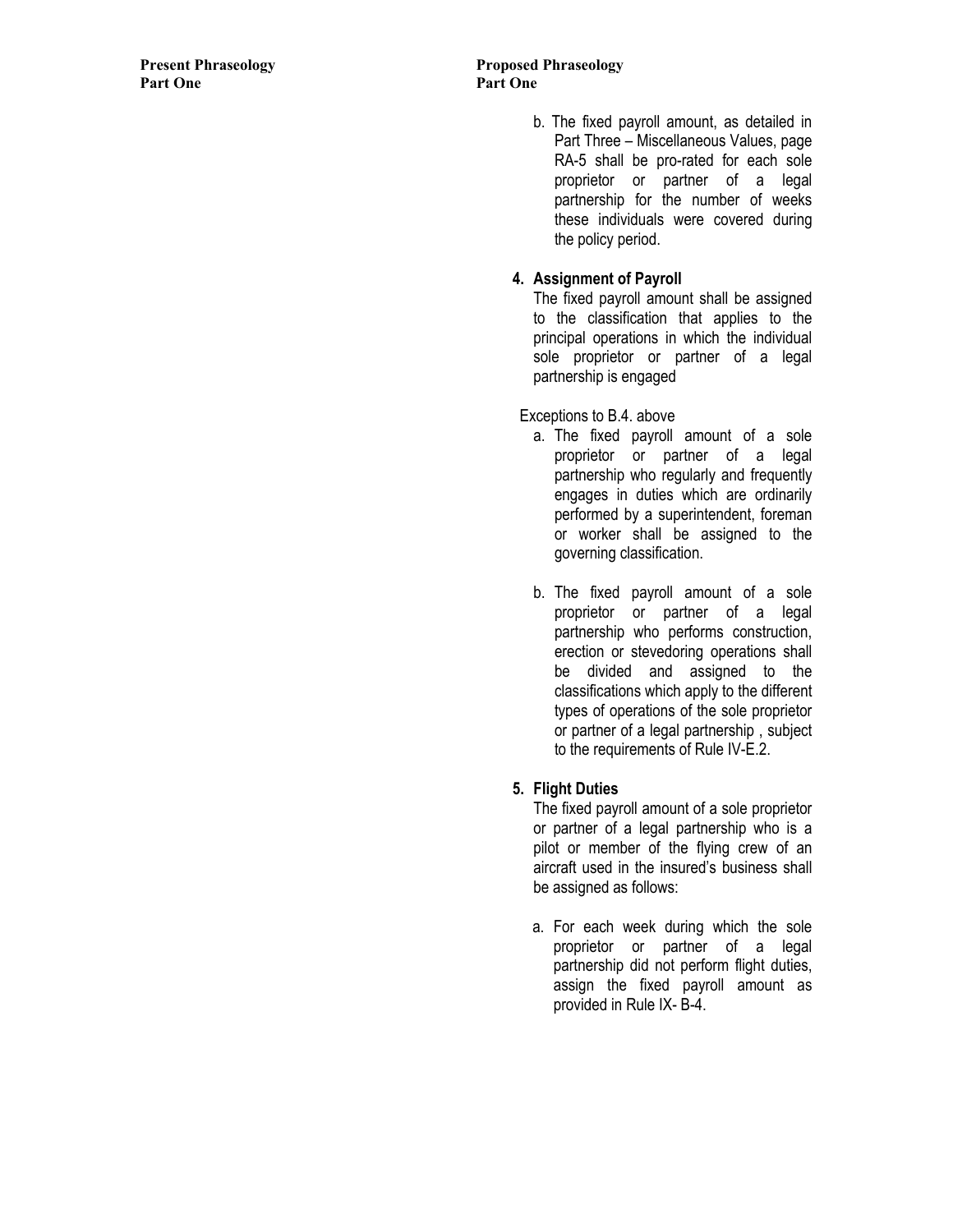# **Present Phraseology Proposed Phraseology**

 b. For each week during which the sole proprietor or partner of a legal partnership performed flight duties, assign the fixed payroll amount for that week to Code 7421 - Aircraft Operation - Flying Crew. If a sole proprietor's or partner of a legal partnership's non-flying duties in such a week are subject to a higher rated classification, that higher rated classification shall be assigned in that week.

 Rules 5. a. and b. apply on the basis of the pilot's log book required under Federal regulations or other verifiable records.

 If Code 7421 - Aircraft Operation - Flying Crew - applies and verifiable records are not maintained to indicate those weeks during which flying is performed by a sole proprietor or partner of a legal partnership, their fixed payroll amount shall be assigned to the highest rated classification which applies to any of their operations.

# **RULE X - CANCELATION**

# **C. PREMIUM DETERMINATION - CANCELATION BY THE INSURED WHEN RETIRING FROM BUSINESS**

 Compute the premium as provided in B. above if a policy is canceled by the insured when:

- **1.** All the work covered by the policy has been completed, or
- **2**. All interest in any business covered by the policy has been sold, or
- **3**. The insured has retired from all business covered by the policy.

# **RULE X - CANCELATION**

**C. PREMIUM DETERMINATION - CANCELATION BY THE INSURED WHEN RETIRING FROM BUSINESS** 

No Change

 **4.** The insured is a corporation that can legally operate without workers compensation insurance because all the corporate officers and directors have exercised their right of exemption and are the only employees of the corporation, per 452 CMR 8.06.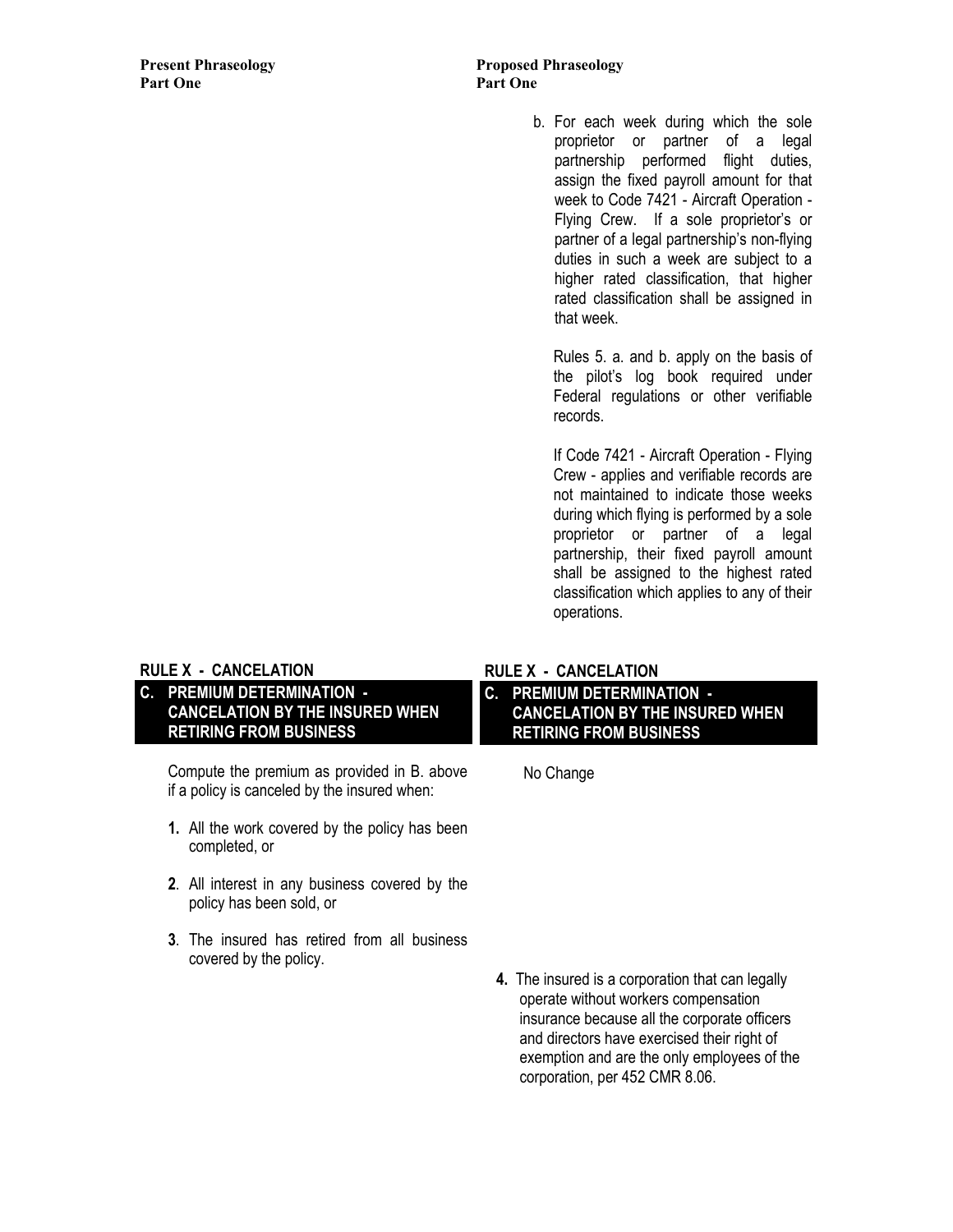#### **EXHIBIT B**

#### **WORKERS COMPENSATION AND EMPLOYERS LIABILITY INSURANCE POLICY WAS UPSEX 00 03 08**

(Ed. 4-84)

#### **PARTNERS, OFFICERS AND OTHERS EXCLUSION ENDORSEMENT**

The policy does not cover bodily injury to any person described in the Schedule.

The premium basis for the policy does not include the remuneration of such persons.

You will reimburse us for any payment we must make because of bodily injury to such persons.

**Schedule** 

**Partners Officers Others**

#### **Notes** :

- 1. Use this endorsement in a state where an individual has elected pursuant to the workers compensation law not to be covered by the law and to exclude employers liability coverage where the insured is statutorily exempt from workers compensation coverage.
- 2. Individuals may be designated in this endorsement only when it is proper to do so under the workers compensation law. Individuals may be designated by naming them or by describing them, as, for example:
	- a. all partners;
	- b. all executive officers except the president;
	- c. each person named in Item 4 of the Information Page.
- 3. This endorsement may be used in Missouri to exclude members of a limited liability company who have rejected workers compensation and employers liability insurance in accordance with Missouri Department of Insurance Bulletin 96-02.
- 4. Use this endorsement in the State of Missouri to exclude family members, as allowed by Section 287.035.6.(2), RSMo. The family members should be individually named (a general statement of "all family members" is not acceptable) within this endorsement and updated annually to avoid any possible disputes over which family members intend to be excluded. In addition, for purposes of Section 287.035.6.(1), RSMo, family members within the third degree of affinity or consanguinity shall mean the following:

1st Degree: Parents or child of the employer, or of the employer's current living spouse.

2nd Degree: Grandparents, grandchildren, brothers or sisters of the employer or of the employer's current living spouse.<br>3rd Degree: Great grandparents, great grandchildren, aunts, uncles, nieces or nephews of the employer Great grandparents, great grandchildren, aunts, uncles, nieces or nephews of the employer or of the employer's current living spouse.

5. In the Commonwealth of Massachusetts, this endorsement can be used only to identify corporate officers or directors who own at least 25% of the issued and outstanding stock of a corporation and who have elected to exclude themselves from coverage in accordance with Massachusetts General Law, Chapter 152, Section 1(4), as amended, and Massachusetts Department of Industrial Accidents Regulation 452 CMR 8.00. All excluded corporate officers and directors must be individually named on this endorsement.

This endorsement changes the policy to which it is attached and is effective on the date issued unless otherwise stated.

#### **(The information below is required only when this endorsement is issued subsequent to preparation of the policy.)**

| Endorsement<br>Insured | Effective Policy No. | Endorsement No.<br>Premium |
|------------------------|----------------------|----------------------------|
| Insurance Company      | Countersigned by     |                            |

**WC 00 03 08**  (Ed. 4-84)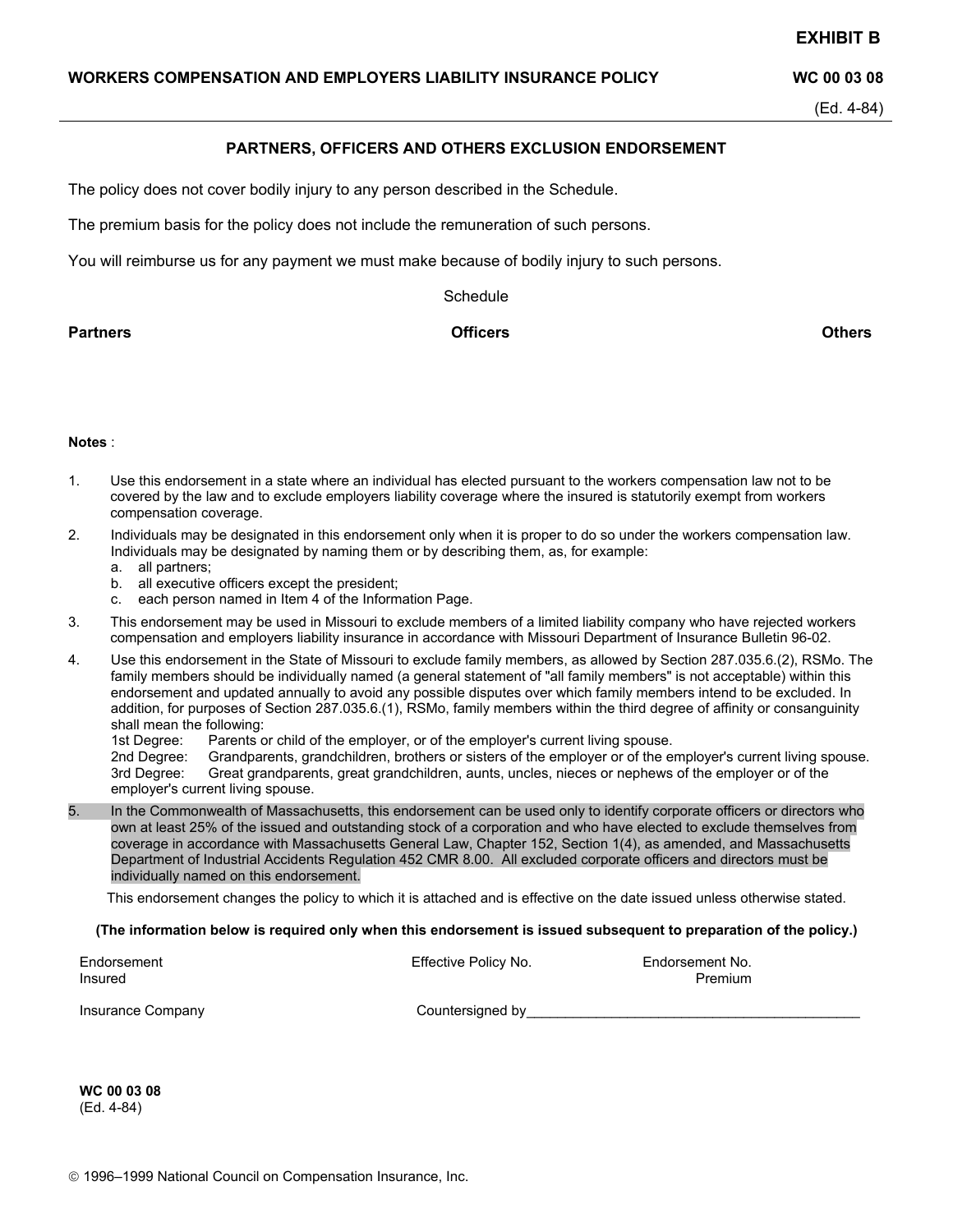An election was made by or on behalf of each person described in the Schedule to be subject to the workers compensation law of the state named in the Schedule. The premium basis for the policy includes the remuneration of such persons.

**SOLE PROPRIETORS, PARTNERS, OFFICERS AND OTHERS COVERAGE ENDORSEMENT** 

 **EXHIBIT C** 

**Schedule** 

## **Persons State**

Sole Proprietor:

Partners:

Officers:

Others:

#### **Notes:**

Individuals may be designated in this endorsement only when it is proper to do so under the workers compensation law. Individuals may be designated by naming them or by describing them, as, for example:

- a. all partners;
- b. all executive officers except the president;
- c. each person named in Item 4 of the Information Page.

In the Commonwealth of Massachusetts, this endorsement can be used only to identify sole proprietors or partners who have elected to obtain coverage for themselves as employees on this policy in accordance with Massachusetts General Law, Chapter 152, Section 1(4), as amended, and Massachusetts Department of Industrial Accidents Regulation 452 CMR 8.00. All included sole proprietors and partners must be individually named on this endorsement.

This endorsement changes the policy to which it is attached and is effective on the date issued unless otherwise stated.

**(The information below is required only when this endorsement is issued subsequent to preparation of the policy.)** 

| Endorsement | Effective Policy No. | Endorsement No. |
|-------------|----------------------|-----------------|
| Insured     |                      | Premium         |

Insurance Company example and the Countersigned by example and the countersigned by the countersigned by the counterside  $\sim$ 

**WC 00 03 10**  (Ed. 4-84)

#### (Ed. 4-84)